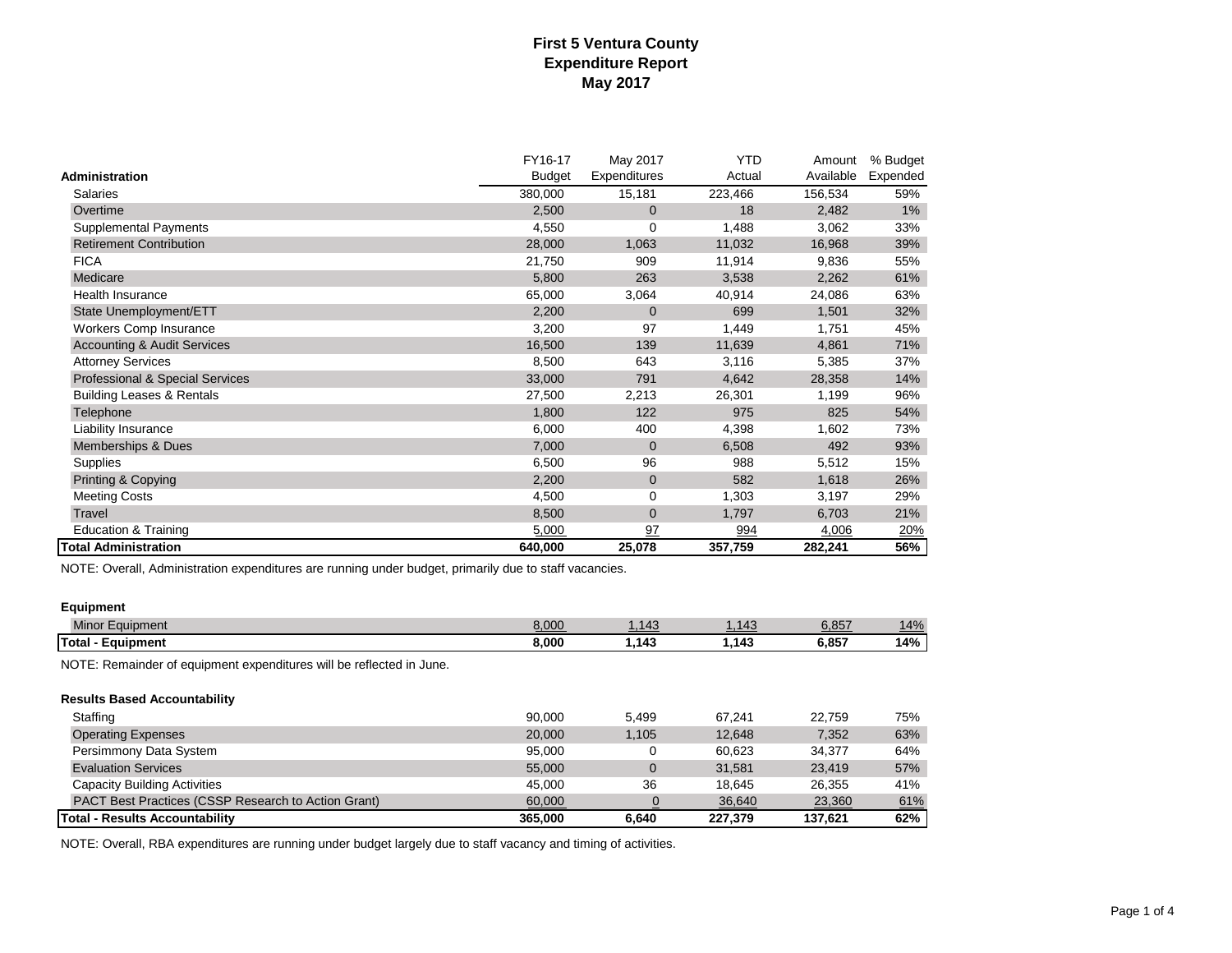|                                                       | FY16-17       | May 2017     | YTD         | Amount    | % Budget |
|-------------------------------------------------------|---------------|--------------|-------------|-----------|----------|
| <b>Program Management &amp; Community Initiatives</b> | <b>Budget</b> | Expenditures | Actual      | Available | Expended |
| Salaries                                              | 354,500       | 20,645       | 265,687     | 88,813    | 75%      |
| Overtime                                              | 500           | $\mathbf 0$  | $\mathbf 0$ | 500       | $0\%$    |
| <b>Retirement Contribution</b>                        | 25,800        | 1,445        | 12,699      | 13,101    | 49%      |
| <b>FICA</b>                                           | 22,200        | 1,253        | 16,281      | 5,919     | 73%      |
| Medicare                                              | 5,200         | 241          | 3,496       | 1,704     | 67%      |
| <b>Health Insurance</b>                               | 100,500       | 3,886        | 55,978      | 44,522    | 56%      |
| State Unemployment/ETT                                | 3,300         | 8            | 1,593       | 1.707     | 48%      |
| <b>Workers Comp Insurance</b>                         | 3,000         | 134          | 1,728       | 1,272     | 58%      |
| <b>Accounting &amp; Audit Services</b>                | 23,500        | 207          | 17,646      | 5,854     | 75%      |
| <b>Attorney Services</b>                              | 12,100        | 965          | 2,714       | 9,387     | 22%      |
| Professional & Special Services                       | 120,000       | 1,817        | 45,424      | 74,576    | 38%      |
| <b>Building Leases &amp; Rentals</b>                  | 41,600        | 3,290        | 39,096      | 2,504     | 94%      |
| Telephone                                             | 2,400         | 181          | 1,449       | 951       | 60%      |
| Liability Insurance                                   | 7,700         | 594          | 6,538       | 1,162     | 85%      |
| Memberships & Dues                                    | 11,500        | 350          | 10,661      | 839       | 93%      |
| Supplies                                              | 16,600        | 170          | 8,649       | 7,951     | 52%      |
| Printing & Copying                                    | 21,800        | 0            | 2,187       | 19,613    | 10%      |
| <b>Meeting Costs</b>                                  | 10,000        | 210          | 819         | 9,181     | 8%       |
| Travel                                                | 18,500        | 823          | 7,105       | 11,395    | 38%      |
| <b>Education &amp; Training</b>                       | 5,000         | 200          | 3,422       | 1,578     | 68%      |
| <b>Community Events/Sponsorships</b>                  | 9,300         | <u>0</u>     | 2,750       | 6,550     | 30%      |
| Total - Program Management & Community Initiatives    | 815,000       | 36,421       | 505,921     | 309,079   | 62%      |

NOTE: Overall, Program Management expenditures are running under budget, primarily due to staff vacancies.

|                                                                    |        |               |                |            |           |           | <b>Srvs</b> | May %    | 15/16    |
|--------------------------------------------------------------------|--------|---------------|----------------|------------|-----------|-----------|-------------|----------|----------|
|                                                                    | Pymnt  | FY16-17       | May 2017       | <b>YTD</b> | Amount    | % Budget  | Billed/Adv  | Budget   | Spending |
| <b>Countywide Specialized Strategies</b>                           | Method | <b>Budget</b> | Expenditures   | Actual     | Available | Expended  | Thru        | Expended | Level    |
| VCPH - Regional Health Educators                                   | Q      | 593,300       | 150,736        | 418,135    | 175.165   | 70%       | Mar         | 66%      | 100%     |
| VCBH - Triple P/Parent Support                                     | Q      | 497,500       | 99,164         | 304,244    | 193,256   | 61% 1     | Mar         | 28%      | 100%     |
| Clinicas - Oral Health                                             | ADV    | 50,000        | 0              | 42,022     | 7,978     | 84%       | Apr         | 60%      | 72%      |
| <b>SB/VC Mobile Dental Clinic</b>                                  | Q      | 130,000       | $\overline{0}$ | 104,439    | 25,561    | 80%       | Mar         | 72%      | 100%     |
| SB/VC - Fluoride Varnish - Dental Providers                        | Q      | 60,000        | 0              | 44,976     | 15,024    | 75%       | Mar         | 73%      | 100%     |
| VCPH - Fluoride Varnish - Medical Providers                        | Q      | 60,000        | $\mathbf{0}$   | 54,300     | 5,700     | 91% 2     | Mar         | 79%      | 100%     |
| Landon Pediatric - Help Me Grow                                    | Q      | 115,000       | 0              | 78,653     | 36,347    | 68%       | Mar         | 67%      | 100%     |
| MICOP - Puentes Program                                            | Q      | 80,000        | $\mathbf{0}$   | 56,914     | 23,086    | 71%       | Mar         | 71%      | 97%      |
| Interface - 2-1-1 Ventura County                                   | Q      | 100,000       | 25,000         | 75,000     | 25,000    | 75%       | Mar         | 75%      | 100%     |
| United Way - Oral Health Collaborative (July - Dec 2016)           | Q      | 5,000         | $\overline{0}$ | 5,000      | $\Omega$  | 100%      | Dec         | n/a      | 75%      |
| Allocated to initiative, not yet contracted (Oral Health \$30,000) |        | 30,000        |                |            | 30,000    | <u>0%</u> |             |          |          |
| <b>Total - Countywide Specialized Strategies</b>                   |        | 1,720,800     | 274,900        | 1,183,685  | 537,115   | 69%       |             |          |          |

NOTES:

1. Slightly lower % spending level for VCBH Triple P primarily due to timing of activities and subcontractor billings.

2. VCPH Fluoride Varnish - higher % spending level primarily due to timing of activities and operating costs.

Payment Method Q=Quarterly, M=Monthly, ADV= Monthly Advance, F=Fixed Asset, D=Deliverables, I=Internal Program

Prior Year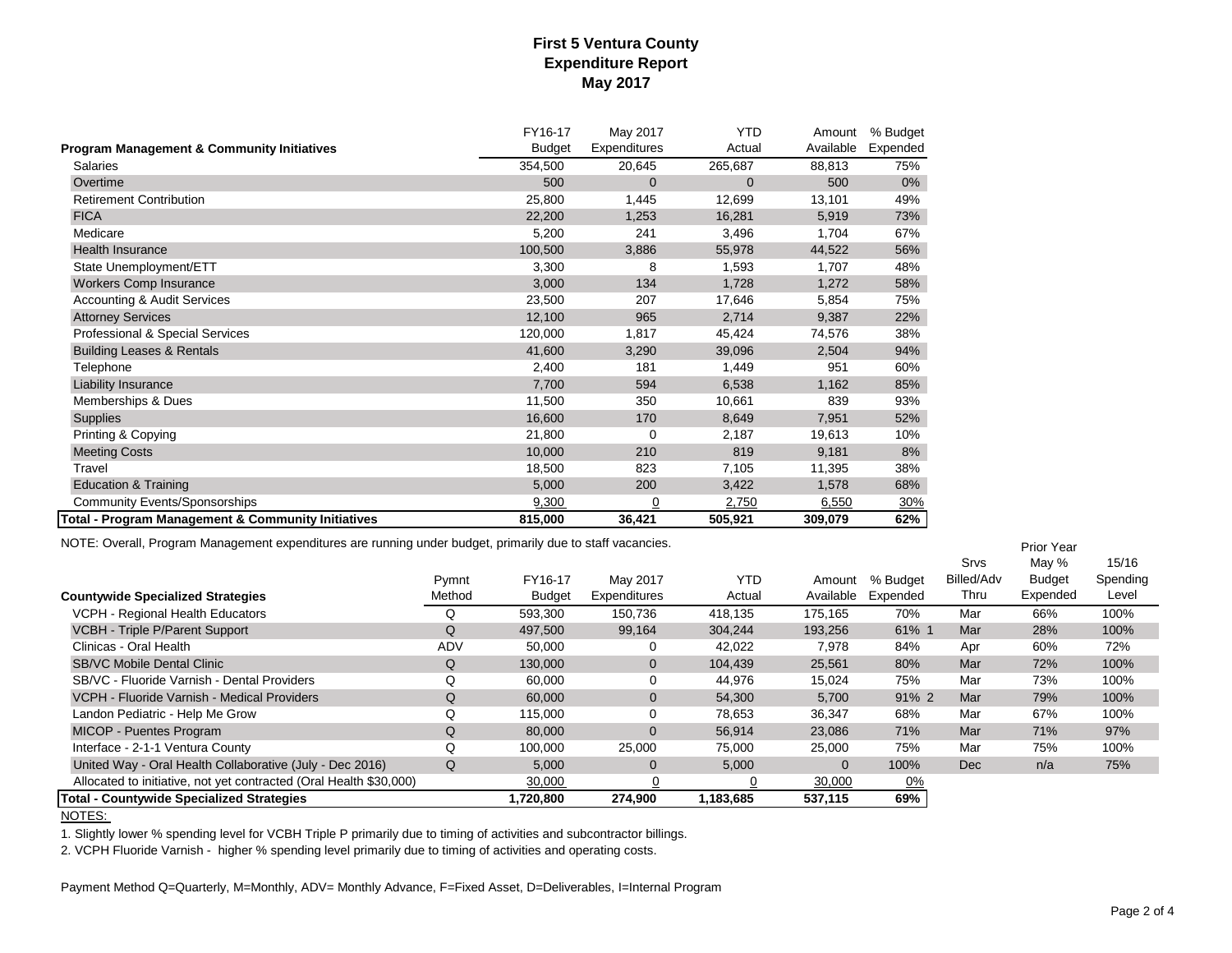|                                                                               |            |               |              |            |           |          |            | <b>Prior Year</b> |          |
|-------------------------------------------------------------------------------|------------|---------------|--------------|------------|-----------|----------|------------|-------------------|----------|
|                                                                               |            |               |              |            |           |          | Srvs       | May %             | 15/16    |
|                                                                               | Pymnt      | FY16-17       | May 2017     | <b>YTD</b> | Amount    | % Budget | Billed/Adv | <b>Budget</b>     | Spending |
| <b>Countywide Preschool Efforts</b>                                           | Method     | <b>Budget</b> | Expenditures | Actual     | Available | Expended | Thru       | Expended          | Level    |
| VCOE - Quality Rating and Improvement System (QRIS)                           | Q          | 793,140       | 0            | 547,851    | 245,289   | 69% 1    | Mar        | 71%               | 99%      |
| CSU CI - ECE Degree Attainment                                                | D          | 65,000        | $\mathbf{0}$ | 30,000     | 35,000    | 46%      | Jan        | n/a               | n/a      |
| F5VC - ORIS/IMPACT Hub                                                        |            | 331,525       | 28,294       | 69,018     | 262,507   | 21% 2    | Mar        | 35%               | 72%      |
| Pay for Success Grant - Preschool Feasibility Study (Dec 2016)<br>- Jun 2017) |            | 10,440        | 1,767        | 2,797      | 7,643     | 27%      | Mar        | n/a               | n/a      |
| VUSD - Preschool Expansion                                                    | Q          | 103.119       | 0            | 71.515     | 31.604    | 69% 3    | Mar        | 64%               | 91%      |
| CDI - Preschool Expansion                                                     | Q          | 416,771       | $\mathbf{0}$ | 312,936    | 103,835   | 75%      | Mar        | 76%               | 100%     |
| El Centrito - Preschool Expansion                                             | ADV        | 103,119       | 16,828       | 86,250     | 16,869    | 84%      | May        | 83%               | 97%      |
| MSRN, Inc. - Preschool Spaces                                                 | <b>ADV</b> | 171,864       | 14,322       | 143,220    | 28,644    | 83%      | May        | n/a               | n/a      |
| <b>Total - Countywide Preschool Efforts</b>                                   |            | 1.994.978     | 61.212       | 1,263,586  | 731.392   | 63%      |            |                   |          |

NOTES:

1. Slightly lower spending level for VCOE - QRIS due to timing of program improvement stipends.

2. Lower spending level for F5VC - QRIS largely attributed to ramp-up of F5CA's new IMPACT Hub (budgeted at \$252,345).

3. VUSD - Preschool Expansion - slightly lower % spending level due services based on academic year (August thru June) and an enrollment vacancy now filled.

|                                    |            |               |                |            |           |          |            | <b>Prior Year</b> |          |
|------------------------------------|------------|---------------|----------------|------------|-----------|----------|------------|-------------------|----------|
|                                    |            |               |                |            |           |          | Srvs       | May %             | 15/16    |
|                                    | Pymnt      | FY16-17       | May 2017       | <b>YTD</b> | Amount    | % Budget | Billed/Adv | <b>Budget</b>     | Spending |
| Neighborhoods for Learning         | Method     | <b>Budget</b> | Expenditures   | Actual     | Available | Expended | Thru       | Expended          | Level    |
| Conejo Valley NfL                  | Q          | 664.255       | 171,011        | 484,911    | 179,344   | 73%      | Mar        | 71%               | 100%     |
| Hueneme/South Oxnard NfL           | <b>ADV</b> | 745,985       | $\mathbf 0$    | 519,136    | 226,849   | 70% 1    | May        | 69%               | 98%      |
| Moorpark/Simi Valley NfL           | ADV        | 1,045,385     | 26,217         | 897,367    | 148.018   | 86%      | May        | 83%               | 97%      |
| Oak Park NfL                       | Q          | 65,096        | 15,926         | 48,151     | 16,945    | 74%      | Mar        | 77%               | 100%     |
| Ocean View NfL                     | ADV        | 311,440       | 25,953         | 225,985    | 85,455    | 73% 1    | May        | 80%               | 80%      |
| Ojai Valley NfL                    | <b>ADV</b> | 200,365       | $\mathbf 0$    | 142,452    | 57,913    | 71% 1    | Apr        | 81%               | 99%      |
| <b>Oxnard NfL</b>                  | ADV        | .467,855      | 0              | 888,510    | 579,345   | 61% 1    | Apr        | 78%               | 95%      |
| <b>Pleasant Valley NfL</b>         | Q          | 431,220       | $\mathbf 0$    | 228,687    | 202,533   | 53% 2    | <b>Dec</b> | 71%               | 100%     |
| <b>Rio NfL</b>                     | Q          | 438.990       | 0              | 250,829    | 188,161   | 57% 3    | Mar        | 68%               | 97%      |
| Santa Clara Valley NfL             | <b>ADV</b> | 599,540       | $\mathbf{0}$   | 499,620    | 99,920    | 83%      | Apr        | 92%               | 100%     |
| Ventura NfL                        | Q          | 810,174       | $\overline{0}$ | 553,796    | 256,378   | 68% 4    | Mar        | 67%               | 93%      |
| Total - Neighborhoods for Learning |            | 6,780,305     | 239,108        | 4,739,444  | 2,040,861 | 70%      |            |                   |          |

#### NOTES:

1. Advances for Hueneme NfL, Ocean View NfL, Ojai Valley NfL, & Oxnard NfL were adjusted according to spending level. Higher spending levels forecasted for year-end due to timing of activities and subcontractor billings. For Oxnard NfL, there will be savings due to converting preschool spaces to State-funded.

2. Q3 invoice for Pleasant Valley NfL pending amendment, bringing their spending level to 78%.

3. Lower spending level for Rio NfL largely due to staffing changes and timing of subcontractor billings and operating expenses.

4. Slightly lower spending level for Ventura NfL due to staff vacancy.